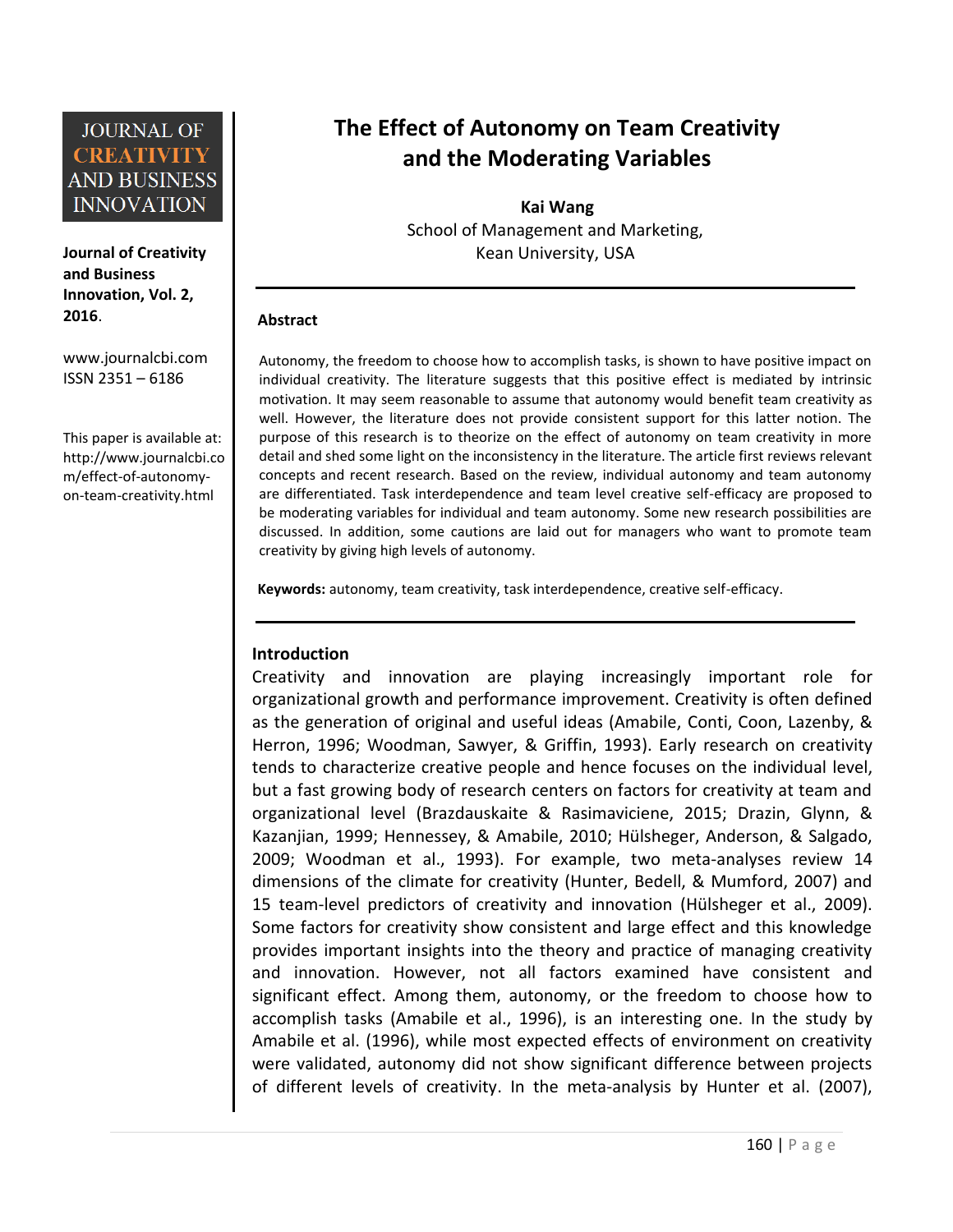**Journal of Creativity and Business Innovation, Vol. 2, 2016**.

[www.journalcbi.com](http://www.journalcbi.com/) ISSN 2351 – 6186

This paper is available at: [http://www.journalcbi.co](http://www.journalcbi.com/ideation-using-analogies.html) [m/effect-of-autonomy](http://www.journalcbi.com/ideation-using-analogies.html)[on-team-creativity.html](http://www.journalcbi.com/ideation-using-analogies.html)

autonomy has the smallest effect size among all dimensions, although the effect is significant.

This research aims at further exploring the effect of autonomy on team creativity in organizations. More specifically, two moderating factors are proposed: team level creative self-efficacy and task interdependence. While the positive relationship between autonomy and creativity has been studied for decades (Amabile et al., 1996), such further exploration seems missing in the literature.

### **Literature Review**

### *Team Creativity*

Creativity has been studied at various levels: individual, group, team, and organizational level (Hennessey, & Amabile, 2010). Team and group are two different concepts. Group means two or more individuals with mutual influence through interactions, and some interdependence or relationship (Paulus, 2000). Team is a working group in an organization, and team members have common goals (Paulus, 2000). Resulting from this distinction, the research on group creativity and team creativity are distinguishable by their methodologies. Group creativity research usually involves lab experiment on group ideation tasks and is more psychology-oriented (e.g., Backstrom & Soederberg, 2016; Bechtoldt, De Drew, Nijstad, & Choi, 2010), while team creativity research typically samples real teams in organizations and is more oriented towards management theory and practices (e.g., Farh, Lee, & Farh, 2010) . This paper targets team creativity instead of group creativity.

In the management literature, creativity and innovation are often studied at the team level (Hülsheger et al., 2009). Even some theories aiming at organizational creativity acknowledge the importance of factors at team or project level (Drazin et al., 1999; Woodman et al., 1993). The literature suggests that some variables in team composition, team characteristics (e.g. norm, size, and degree of cohesiveness) and team process (e.g. methods for problem solving) influence team creative outcomes (Woodman et al., 1993). A good summary of these variables is presented in the meta-analysis by Hülsheger et al. (2009). Of the 15 team-level variables identified, several are of strongest effect: support for innovation, vision, task orientation, and external communication. Vision is defined as the idea of a valued outcome as higher order goals and a motivating factor at work (Hülsheger et al., 2009). This variable may also be descried as "clarity of and commitment to objectives" (West & Anderson, 1996). Task orientation refers to a shared concern with excellence of task performance related to common vision (Hülsheger et al., 2009). In addition, internal communication, cohesion and goal interdependence also show strong and generalizable relationships with team innovation. All these variables are positively related to creativity and innovation. Also found is that self-report measures of innovation result in stronger relationships, when compared with independent ratings and objective criteria of innovation.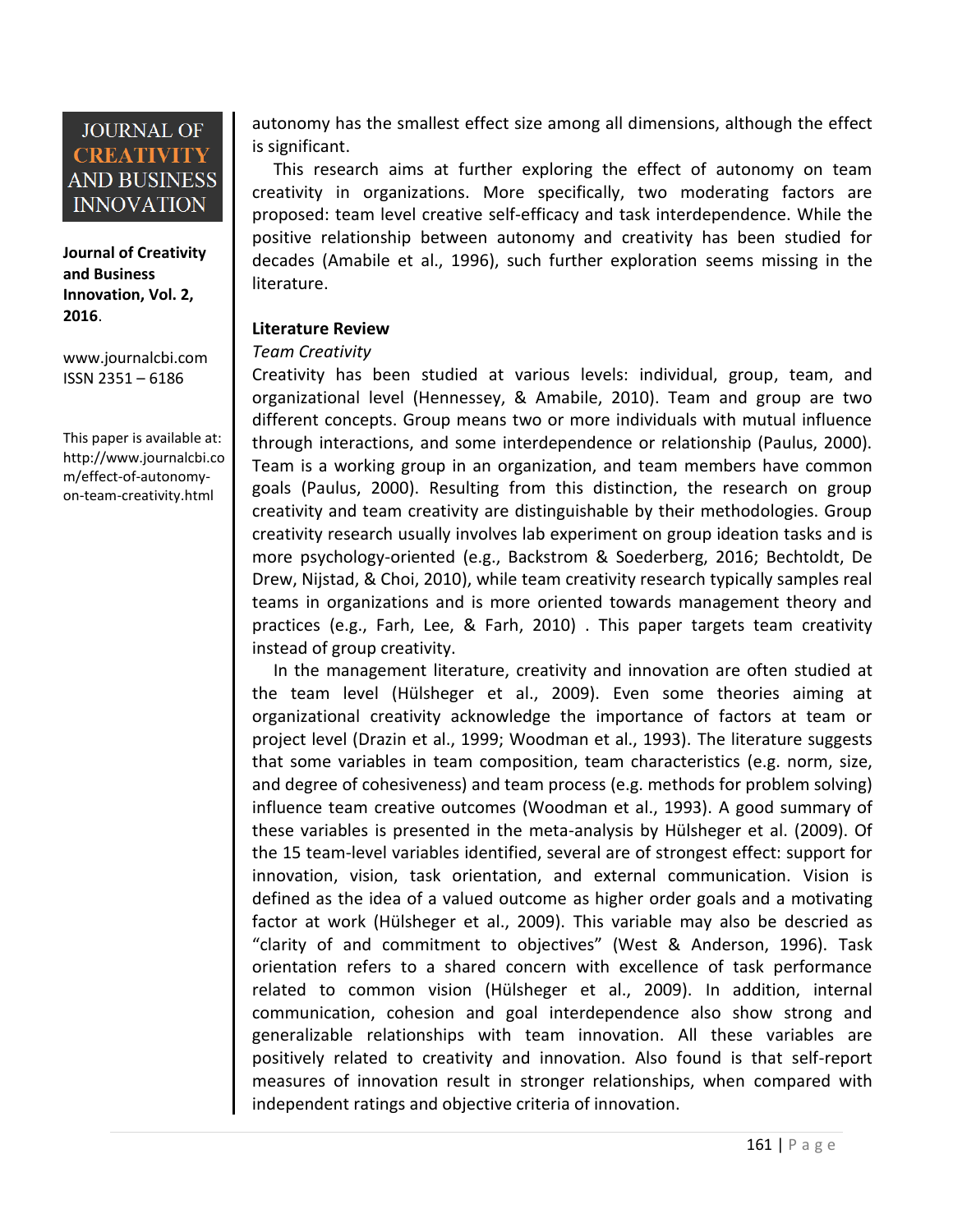**Journal of Creativity and Business Innovation, Vol. 2, 2016**.

[www.journalcbi.com](http://www.journalcbi.com/) ISSN 2351 – 6186

This paper is available at: [http://www.journalcbi.co](http://www.journalcbi.com/ideation-using-analogies.html) [m/effect-of-autonomy](http://www.journalcbi.com/ideation-using-analogies.html)[on-team-creativity.html](http://www.journalcbi.com/ideation-using-analogies.html)

Personal characteristics are apparently related to team creativity. On the team level, an important variable of personal characteristics is team diversity. A review of 50 years of research suggests that team diversity may result in social divisions which harm team performance (Mannix & Neale, 2005). The diversity in the background refers to non-task-related differences such as gender and ethnicity. The meta-analysis shows no significant correlation of background diversity with innovation (Hülsheger et al., 2009). Study by Kurtzberg (2005) shows that cognitive diversity may harm team satisfaction and affect, although benefits for objective functioning are also possible. The current understanding suggests that team diversity may benefit creativity only when the team process is carefully managed (Hennessey & Amabile, 2010).

Another three sets of variables are relevant although they are not necessarily studied at team level. The first set is job or task characteristics. Job complexity is identified as positively correlated with creativity (Shalley, Zhou & Oldham, 2004). The rationale is that complex and demanding job increases individuals' excitement and interest, thus enhances the intrinsic motivation.

The second set of variables is about evaluation and reward. It is found that critical judgment is detrimental to individual creativity, while developmental evaluation, a nonjudgmental evaluation aiming at assisting the development of an individual's skills, has positive effect (Shalley et al., 2004). It is explained that judgmental evaluation is perceived as controlling, distracts attention and harms intrinsic motivation. In contrast, developmental evaluation is perceived as supportive and informational and benefits creative performance. Effect of contingent rewards is undecided both theoretically and empirically (Shalley et al., 2004). There is empirical evidence for both positive and negative influence of contingent reward on creative performance. The positive effect might be explained that reward is informational in recognizing individuals' competencies. The negative effect may be explained that reward is similar to judgmental evaluation and can be perceived as controlling and distracting, which decreases intrinsic motivation. Apparently further empirical study and theoretical analysis are needed to settle the argument.

The third set of variables is climate. Hunter et al. (2007) summarized 14 dimensions with significant impact on creativity, among which are positive supervisor relations, resources, challenge, mission clarity, autonomy, flexibility and risk-taking. The significance of these effects holds under different job, group, organizational and environmental conditions. Three dimensions with largest effect sizes are challenge, intellectual stimulation and positive interpersonal exchange. The dimension with smallest effect size is, surprisingly, autonomy. The complexity of the effect of autonomy on creativity is evident in the research by Amabile et al. (1996), where non-significant result was obtained. The concept of autonomy, together with some other key concepts, is discussed below.

#### *Key Concepts and Theories*

Four concepts are central to this article: intrinsic motivation, autonomy, creative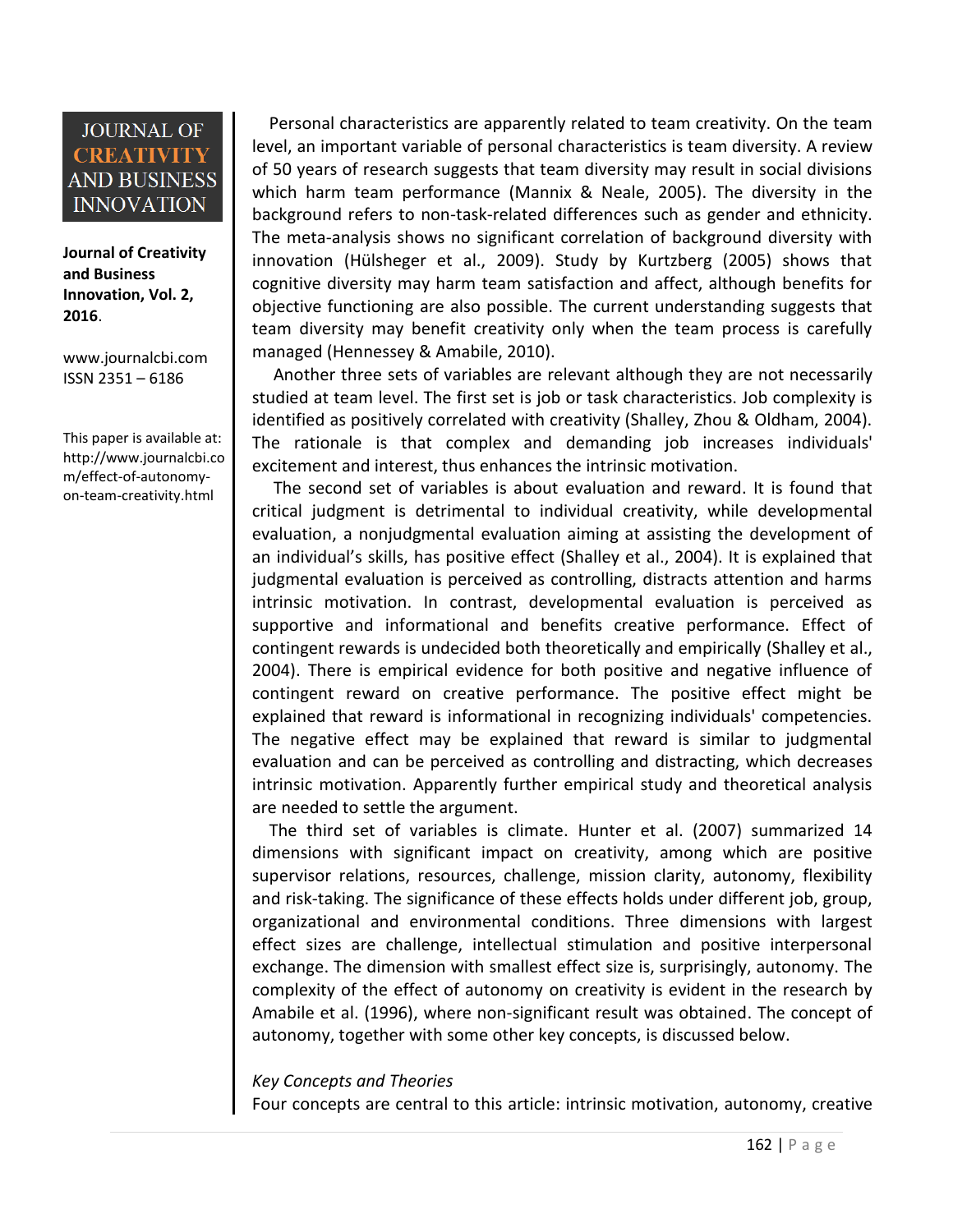**Journal of Creativity and Business Innovation, Vol. 2, 2016**.

[www.journalcbi.com](http://www.journalcbi.com/) ISSN 2351 – 6186

This paper is available at: [http://www.journalcbi.co](http://www.journalcbi.com/ideation-using-analogies.html) [m/effect-of-autonomy](http://www.journalcbi.com/ideation-using-analogies.html)[on-team-creativity.html](http://www.journalcbi.com/ideation-using-analogies.html)

self-efficacy, and task interdependence. Intrinsic motivation means "the motivational state in which an individual is attracted to and energized by the task itself instead of by some external outcomes that might be obtained through doing the task" (Zhou, 1998). In other words, the process of performing the task is seen as an end in itself, instead of a means to an end (Zhou, 1998). Intrinsic motivation tends to result in more flexible cognition, preference for complexity and novelty, and seeking higher levels of challenge. Therefore, intrinsically motivated person is more likely to identify many alternative solutions and nontraditional methods and to persist. All these tend to lead to higher creativity (Zhou, 1998). The positive relationship between intrinsic motivation and creativity has been supported by a number of studies (Amabile, 1979, 1985; Koestner, Ryan, Bernieri, & Holt, 1984). Intrinsic motivation has two components: cognitive one and affective one. Deci and Ryan's (1985) cognitive evaluation theory (CET) addresses the cognitive component. CET's assumption is that people have the need to feel competent and autonomous. Accordingly, intrinsic motivation is characterized by perceived competence and self-determination (Gagne, & Deci, 2005). CET suggests that external factors such as tangible rewards, surveillance and deadlines tend to reduce perceived self-determination and hence intrinsic motivation. On the other hand, optimally challenging activities and positive feedback are shown to promote intrinsic motivation (Gagne, & Deci, 2005). Affective components have been proposed such as interest and excitement, elation and deep task involvement as "flow", as well as happiness, surprise and fun (Amabile, Hill, Hennessey, & Tighe, 1994). It is further argued that the orientation towards intrinsic motivation is part of stable personality (Amabile et al., 1994; Amabile, 1997). In Componential Theory of Individual Creativity (Amabile, 1997), three components for individual creativity are domain expertise, creative-thinking skill and task motivation. Amabile further contends that when task motivation is primarily intrinsic, it is more conducive to creativity. The Intrinsic Motivation Principle by Amabile (1997) nicely summarizes current understanding, "Intrinsic motivation is conducive to creativity. Controlling extrinsic motivation is detrimental to creativity, but informational or enabling extrinsic motivation can be conducive, particularly if initial levels of intrinsic motivation are high". Informational extrinsic motivation refers to reward and feedback that recognize competence or inform a person on how to improve performance. Enabling extrinsic motivation refers to reward and feedback that directly enhance a person's involvement in the work, such as allocation of more resources (Amabile, 1997).

Autonomy has long been proposed to influence creativity in individual and teams (Amabile et al., 1996). Usually autonomy refers to task autonomy, the degree of control over how to perform tasks (Amabile et al., 1996; Zhou, 1998). Consequently, autonomy involves a sense of volition and the experience of choice (Gagne, & Deci, 2005). Autonomy is often considered a positive factor for employee performance, which is based on the empowering effects, giving employee responsibility and increasing sense of ownership of work activities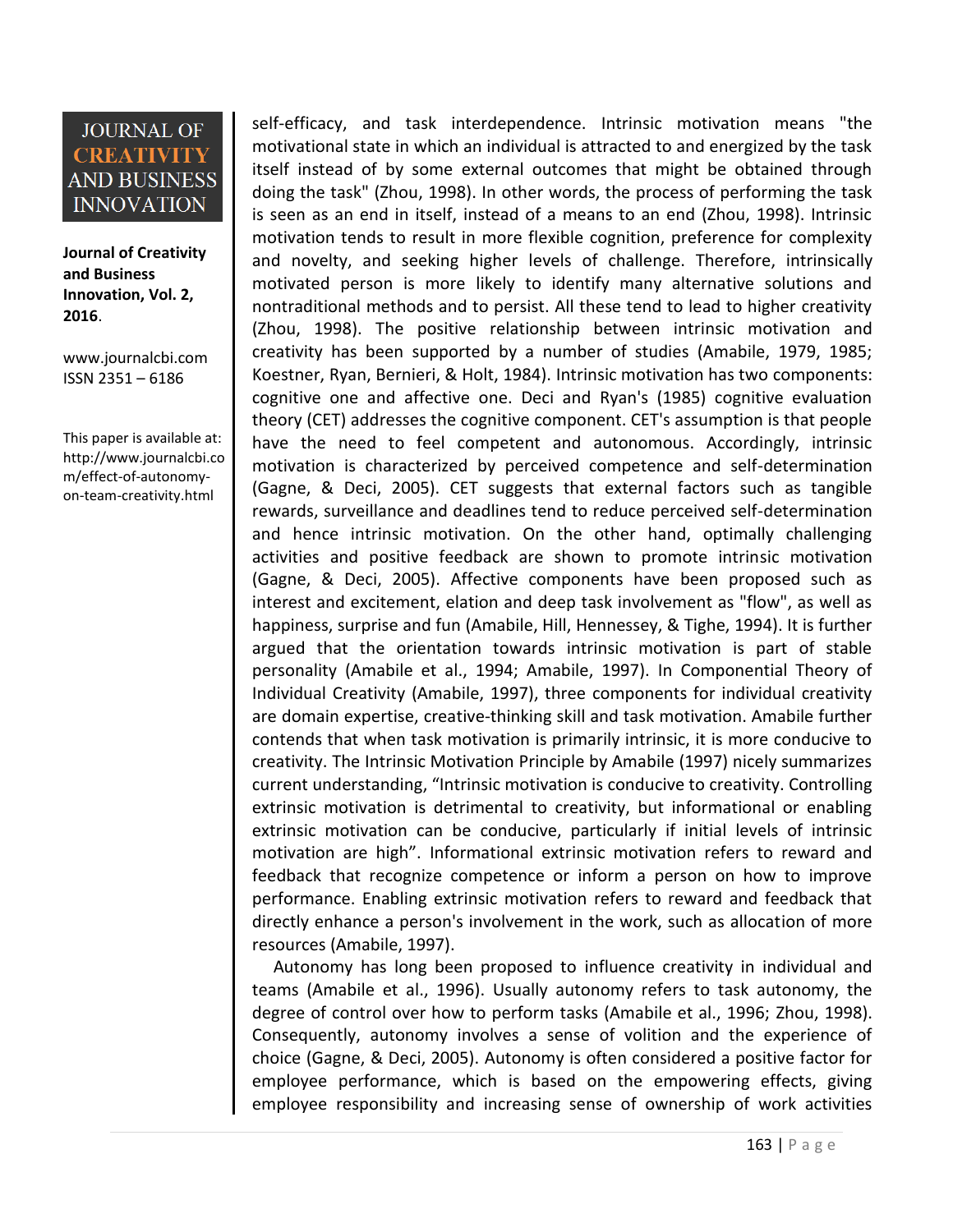**Journal of Creativity and Business Innovation, Vol. 2, 2016**.

[www.journalcbi.com](http://www.journalcbi.com/) ISSN 2351 – 6186

This paper is available at: [http://www.journalcbi.co](http://www.journalcbi.com/ideation-using-analogies.html) [m/effect-of-autonomy](http://www.journalcbi.com/ideation-using-analogies.html)[on-team-creativity.html](http://www.journalcbi.com/ideation-using-analogies.html)

(Trevelyan, 2001). However, Trevelyan (2001) argues that autonomy can have negative effect on job satisfaction due to isolation and deprivation of valued inputs resulting from low-involvement type of leadership. Relatedly, it is argued that empowering leadership, by giving high level of autonomy, may hurt performance because of higher likelihood of distraction, extra burden of decision making, and stress (Cheong, Spain, Yammarino, & Yun, 2016). The effect of autonomy on creativity, however, is usually assumed to be positive (Hunter et al., 2007). In two early studies, freedom, which is equivalent to autonomy, was found to benefit creativity of children's artistic creation and creativity of R&D scientists, respectively (Amabile, & Gitomer, 1984; Amabile, & Gryskiewicz, 1987). Even though non-significant result was found in the study by Amabile et al. (1996), where twelve high creativity projects show no difference in freedom when compared to eleven low creativity projects, the positive effect of autonomy on creativity is rarely challenged. The rationale supporting positive effect is straightforward: autonomy increases perceived self-determination and hence intrinsic motivation, which in turn enhances creativity (Zhou, 1998). While the studies above refer to individual autonomy only, autonomy can also be conceptualized at team level (Langfred, 2005). According to Langfred (2005) autonomy can be defined as the extent to which an individual or a team has considerable discretion and freedom in deciding how to carry out tasks. While team autonomy and individual autonomy can be correlated, they are distinct constructs (van Mierlo, Rutte, Vermunt, Kompier, & Doorewaard, 2006). As mentioned by some scholars (Eisenbeiß & Boerner, 2010), the relationship between team autonomy and innovation is often assumed to be positive, but there are only a few empirical studies on this topic. One study shows that autonomous teams are more effective for projects pursuing radical innovations (Patanakul, Chen, & Lynn, 2012). This is because team autonomy is associated with high levels of ownership and responsibility, and facilitates knowledge transfer, flexible information processing, and collaboration: all benefit radical innovations. Relatedly, Chen and colleagues show that the effect of team autonomy on new product development is dependent on the level of technological turbulence (Chen, Neubaum, Reilly, & Lynn, 2015). In technologically turbulent environments, the effect of team autonomy on product success tends to be positive since there is a strong need for flexible information processing and responsiveness. When the technological environment is stable, since managers tend to have the experience and knowledge to develop good guidelines and strategies, the effect of team autonomy is likely negative.

Self-efficacy can refer to either self-perceived capability for performing a task, or generalized trait about one's overall self-estimation of the ability to achieve an outcome (Prabhu, Sutton, & Sauser, 2008). Empirical evidence has been found to support the positive relationship between creativity and self-efficacy, in either task-specific or general sense (Prabhu et al., 2008). Tierney and Farmer (2002) further defined creative self-efficacy as the belief in one's knowledge and skill to generate creative outcomes. The discriminant validity of this construct is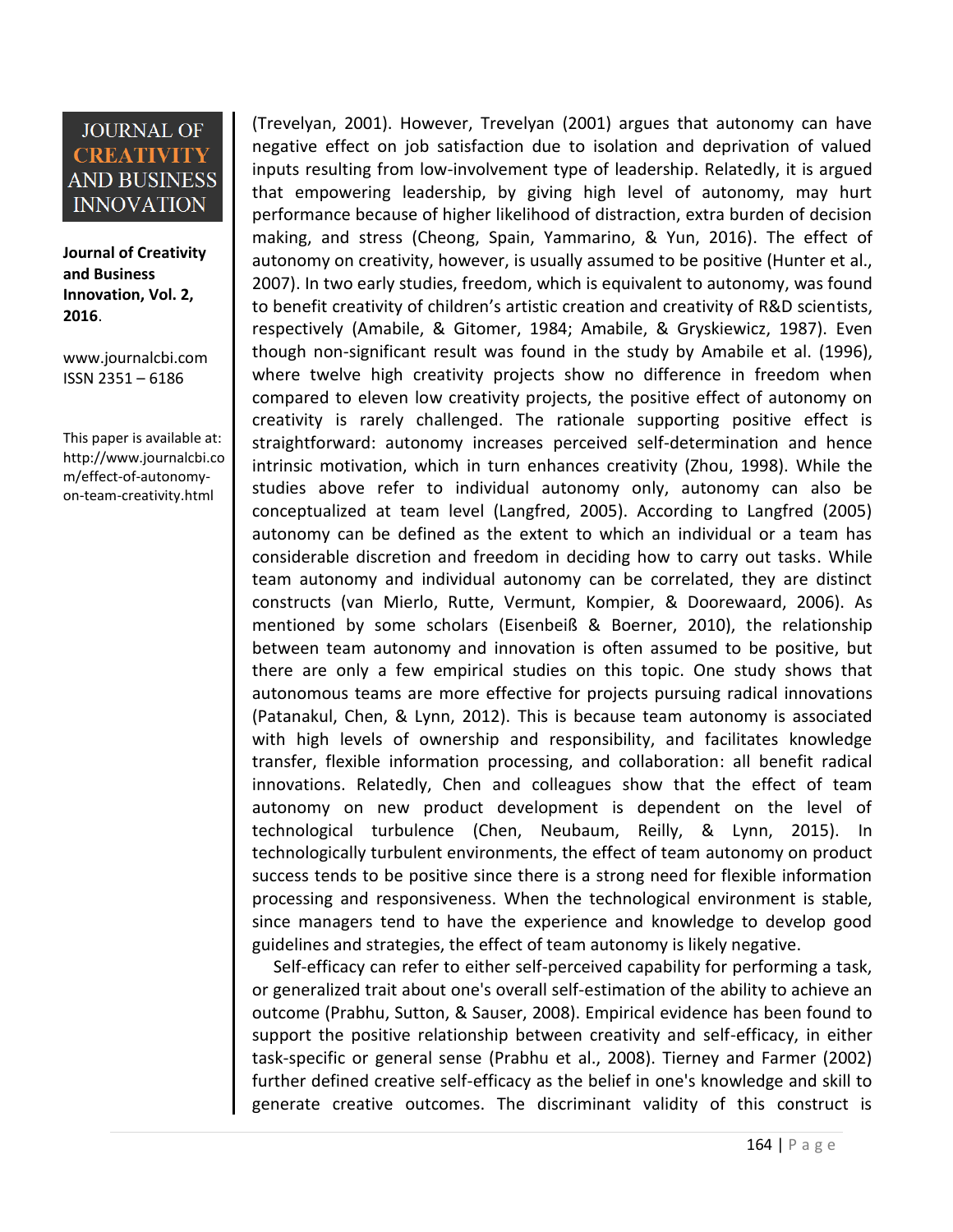**Journal of Creativity and Business Innovation, Vol. 2, 2016**.

[www.journalcbi.com](http://www.journalcbi.com/) ISSN 2351 – 6186

This paper is available at: [http://www.journalcbi.co](http://www.journalcbi.com/ideation-using-analogies.html) [m/effect-of-autonomy](http://www.journalcbi.com/ideation-using-analogies.html)[on-team-creativity.html](http://www.journalcbi.com/ideation-using-analogies.html)

supported and several factors are found to contribute to creative self-efficacy: job tenure, job self-efficacy, supervisor support, and job complexity. Most importantly, creative self-efficacy is shown to predict creative performance beyond the predictive effects of job self-efficacy (Tierney & Farmer, 2002). It is suggested that creative self-efficacy may nourish intrinsic motivation to engage in creative activities (Gong, Huang, & Farh, 2009). In addition, creative self-efficacy can mediate the effect of learning orientation and transformational leadership on employee creativity (Gong et al., 2009).

The last key concept, task interdependence, is defined as "the extent to which team members are dependent on one another to carry out their tasks and perform effectively" (Hülsheger et al., 2009). Task interdependence can be classified into pooled, reciprocal and sequential interdependence (Langfred, 2005). Here, the discussion is limited to a generalized notion of task interdependence. Task interdependence may result in more interpersonal interaction, communication and cooperation, which might promote idea exchange, discussion of different viewpoints and their evaluation and integration. Therefore, task interdependence is often expected to have positive relationship with innovation (Hülsheger et al., 2009). Meta-analysis by Hülsheger et al. (2009) shows no significant relationship between task interdependence and innovation, which is not conclusive due to the small number of studies on this topic. Task interdependence is shown to moderate the influence of autonomy on team performance (Langfred, 2005). Specifically, when task interdependence is high, team performance is positively related to team autonomy but negatively related to individual autonomy. When task interdependence is low, these relationships are reversed. The rationale is that when task interdependence is high, a team already has significant interaction and coordination, therefore is well positioned to benefit from team autonomy. In the meantime, individual autonomy would make it more difficult to interact and coordinate effectively, therefore hurt team performance. This set of relationships is empirically supported. It needs to be noted, however, in the study the team performance is primarily a productivity measure, not a creativity measure (Langfred, 2005).

In summary, the literature suggests that autonomy is positively related to creativity mediated by intrinsic motivation, and the reasoning seems applicable for both individual creativity and team creativity. This research, however, sets out to qualify this assertion. First, the distinction between individual autonomy and team autonomy is made. Second, task interdependence and team level creative self-efficacy are proposed to be moderating variables.

### **Propositions**

Here the effects of individual autonomy and team autonomy are considered separately. Each effect is further proposed to be moderated by another variable. The model is shown in Figure 1.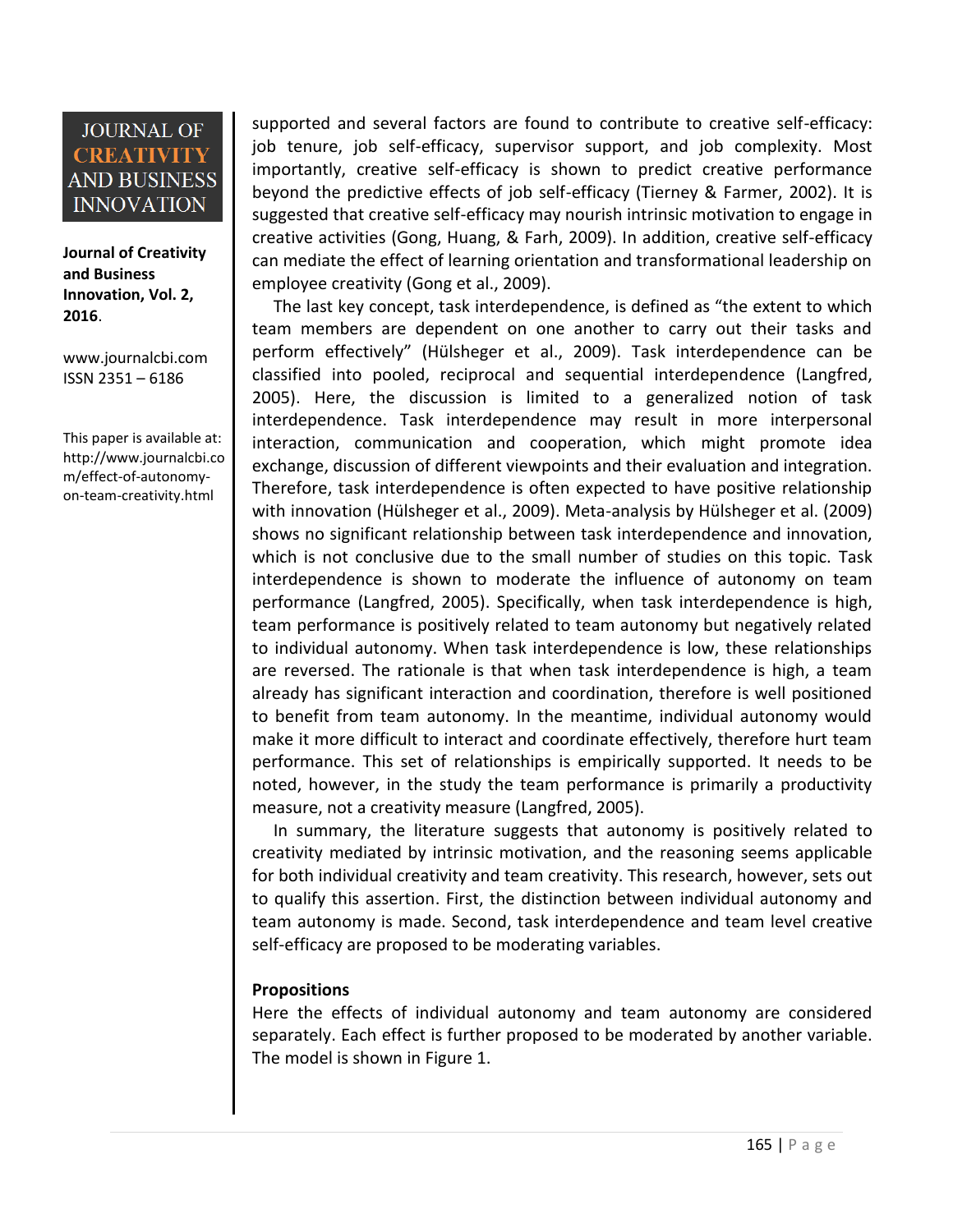**Journal of Creativity and Business Innovation, Vol. 2, 2016**.

[www.journalcbi.com](http://www.journalcbi.com/) ISSN 2351 – 6186

This paper is available at: [http://www.journalcbi.co](http://www.journalcbi.com/ideation-using-analogies.html) [m/effect-of-autonomy](http://www.journalcbi.com/ideation-using-analogies.html)[on-team-creativity.html](http://www.journalcbi.com/ideation-using-analogies.html)



*Figure 1.* The model for the effect of autonomy on team creativity.

When individual autonomy is high, each individual in the team may choose interesting ways to perform the task and perceive more self-determination. In addition, because of the empowering effect of individual autonomy, each individual feels more responsibility and sense of ownership of work (Trevelyan, 2001), which may increase the perceived self-competence. Therefore, individual autonomy may enhance these three elements of intrinsic motivation: interest, perceived self-determination and perceived self-competence. The increased intrinsic motivation mediates the positive relationship between individual autonomy and individual creativity (Zhou, 1998). In a team environment, when task interdependence is low, each member may perform relatively independently. In this case, the positive effect of individual autonomy on individual creativity adds up to the team level, leading to higher team creativity. However, when task interdependence is high, team members rely on each other to perform effectively (Hülsheger et al., 2009) and close coordination of individual activity is required (Langfred, 2005). Individual autonomy may lead to each individual exercising the self-determination and choosing methods that fit his or her interest and agenda, as opposed to using methods that are beneficial to the whole team. Furthermore, the intrinsically motivated individuals may have diverse intentions. High individual autonomy, hence lack of coordination among team members, can result in non-optimal interaction and cooperation and hurt the creative performance of the team as a whole. So task interdependence moderates not only the effect of individual autonomy on team performance (Langfred, 2005), but also the effect of individual autonomy on team creativity.

> **Proposition 1.** *Individual autonomy has negative impact on team creativity if task interdependence is high. If task interdependence is low, the effect is positive.*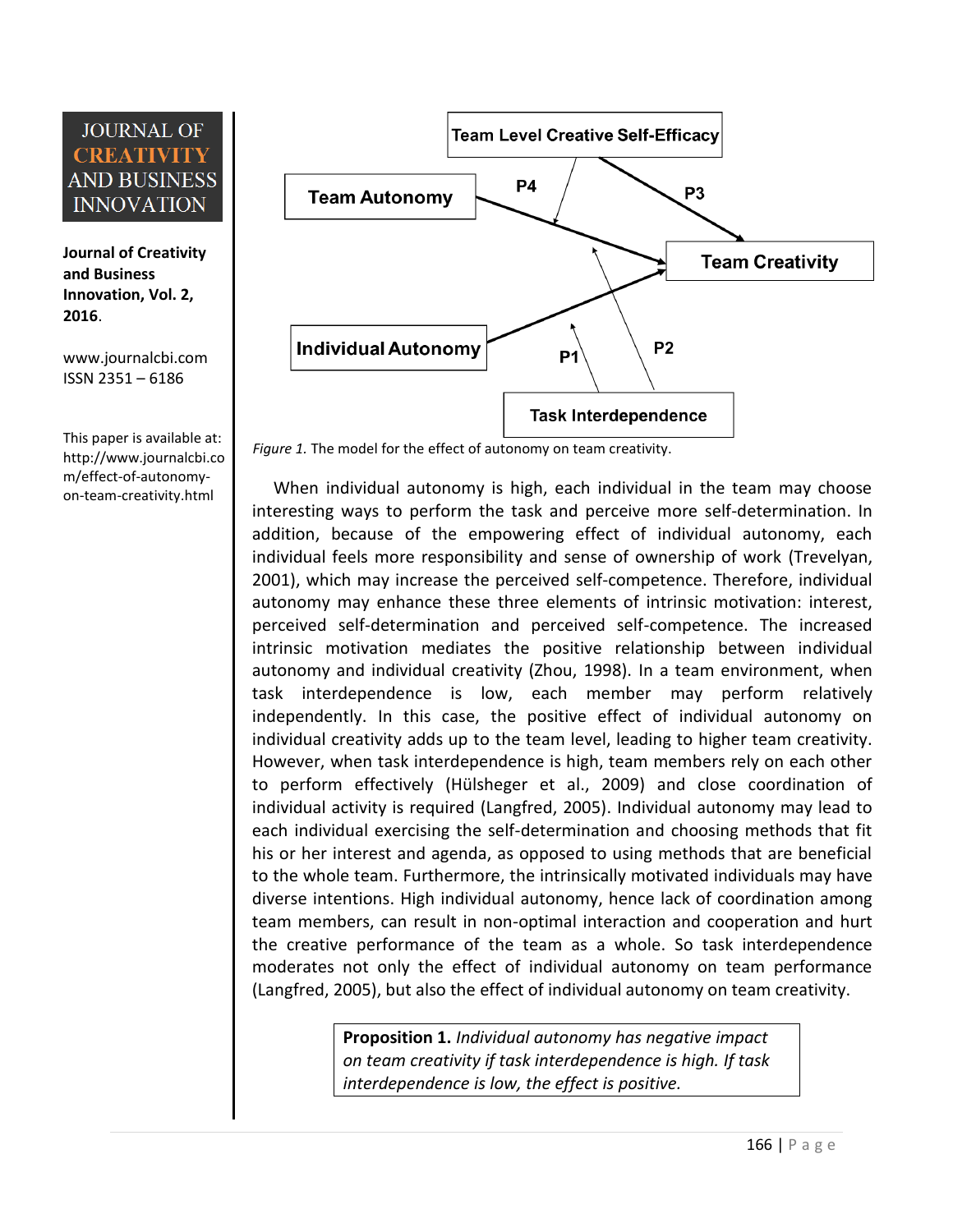**Journal of Creativity and Business Innovation, Vol. 2, 2016**.

[www.journalcbi.com](http://www.journalcbi.com/) ISSN 2351 – 6186

This paper is available at: [http://www.journalcbi.co](http://www.journalcbi.com/ideation-using-analogies.html) [m/effect-of-autonomy](http://www.journalcbi.com/ideation-using-analogies.html)[on-team-creativity.html](http://www.journalcbi.com/ideation-using-analogies.html)

When task interdependence is high within a team, there is significant internal communication (a positive factor in team innovation (Gong & Huang, 2009)), coordination and more shared concerns with the collective outcome; therefore, the team is well positioned to take advantage of team autonomy without having extra coordination costs (Langfred, 2005). With high level of team autonomy, a team perceives more responsibility and ownership of the work, chooses approaches that are most interesting and best matches to its capabilities, and adapts to external changes and seizes new opportunities readily. Therefore, team autonomy will positively affect team creativity. When task interdependence is low, the low level of internal communication and coordination makes it hard to harvest the benefit of team autonomy but easy to experience the down side: significant coordination cost and motivation losses (Langfred, 2005). Therefore, team creativity would be reduced by team autonomy.

> **Proposition 2***. Team autonomy has positive effect on team creativity if task interdependence is high. The effect is negative if task interdependence is low.*

A new concept is proposed in this model: team level creative self-efficacy (TLCSE), which is built upon definition of individual creative self-efficacy (Tierney & Farmer, 2002). This concept means the aggregated individual's perception of the team's knowledge and skill to generate creative outcomes. Analogous to the situation in individual level (Gong & Huang, 2009; Tierney & Farmer, 2002), teams with higher TLCSE may be more motivated to engage in creative team effort, show more persistence and coping efforts in challenging situations. Consequently, such teams may demonstrate better creative performance.

> **Proposition 3.** *Team level creative self-efficacy has positive impact on team creativity.*

It is argued that team autonomy improves project performance, which is attributed to the enhanced sense of responsibility and self-determination, as well as utilizing team's ability to manage the work and adapt to change (Tatikonda & Rosenthal, 2000). Similarly, it can be argued that team autonomy leads to the sense of ownership, positive challenge, and responsibility, and hence improve the motivation for creative work. In addition, team autonomy allows flexible information processing and fast adaptation to change, which also tend to improve team creativity (Chen et al., 2015). When team level creative selfefficacy is high, team members are responsive to motivational effect of team autonomy and ready to collectively use their ability to manage the uncertainty and challenge. Therefore positive impact of team autonomy on team creativity is expected. When team level creative self-efficacy is low, the motivation for making creative team effort tends to be low. Team autonomy is unlikely to lead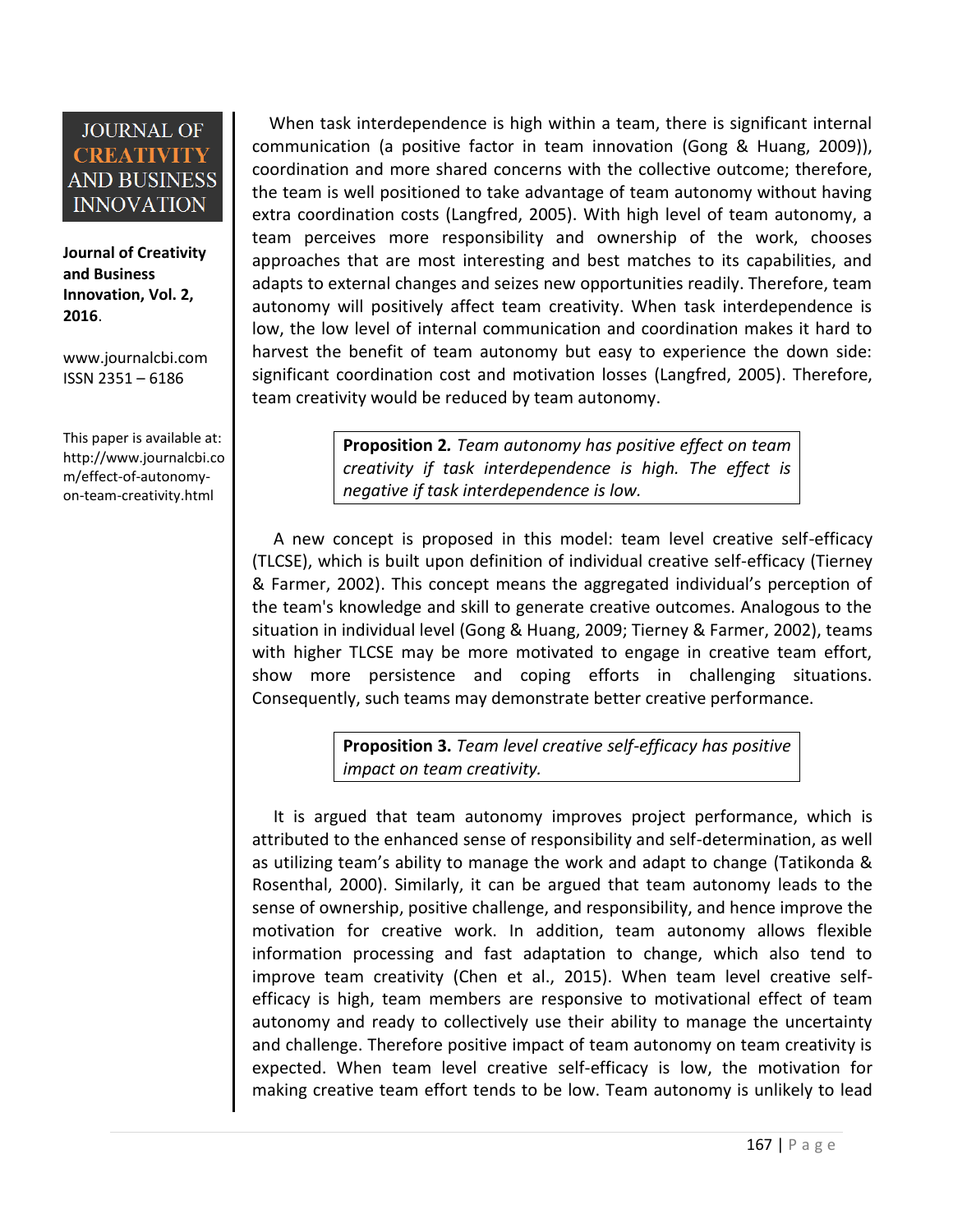**Journal of Creativity and Business Innovation, Vol. 2, 2016**.

[www.journalcbi.com](http://www.journalcbi.com/) ISSN 2351 – 6186

This paper is available at: [http://www.journalcbi.co](http://www.journalcbi.com/ideation-using-analogies.html) [m/effect-of-autonomy](http://www.journalcbi.com/ideation-using-analogies.html)[on-team-creativity.html](http://www.journalcbi.com/ideation-using-analogies.html)

to team effort towards a creative direction. In addition, the team lacks confidence in performing creatively on their own. The need for direction and external information is high. In this case, team autonomy may result in inadequate direction and information for creative work, which reduces team creativity.

> **Proposition 4.** *When team level creative self-efficacy is low, team autonomy has negative effect on team creativity. When team level creative self-efficacy is high, the effect is positive.*

### **Discussion**

Future research should not only test the four propositions empirically, but also tap into related research questions. In this article, I theorize that the distinction between individual autonomy and team autonomy is an important consideration. It is conceivable that a team has high level of team autonomy but low level of individual autonomy. For example, a team, as a whole, may be given much freedom of how to perform tasks, but the team members may have very specific and rigid roles and duties. On the contrary, a team, as a whole, can be closely guided and monitored, while the team members still enjoy much flexibility in how to perform individually and how to collaborate. This distinction between individual autonomy and team autonomy can be related to other management phenomena, such as team dynamics, job satisfaction, non-creative team performance, and transformational leadership.

Task interdependence has been studied and related to team innovation. However, the effect of task interdependence on team innovation, according to a meta-analysis, is not significant (Hülsheger et al., 2009). This may not be surprising. Although task interdependence offers the opportunity for close collaboration and information exchange, such effort may not be channeled towards innovation. Task interdependence, as this article suggests, may have moderating roles in team innovation, instead of direct effects. In addition to the relationships proposed in this article, it might be the case that task interdependence also moderates the effect of job-related diversity on team innovation. Job-related diversity is the diversity in task-related attributes, such as profession, tenure, and expertise (Hülsheger et al., 2009). Many people argue that job-related diversity can result in diverse perspectives and ideas, which should promote creativity. The empirical evidence for this effect is rather weak. Perhaps we need to investigate the moderating role of task interdependence here: the diversity in perspectives and ideas does not matter unless people are working closely together and exchange information frequently. However, this is only a conjecture and needs more theorization and testing.

This article also has implications for managers in organizations. Managers often want their employees or teams to be innovative. A common suggestion is to give people much autonomy so that employees have a sense of ownership and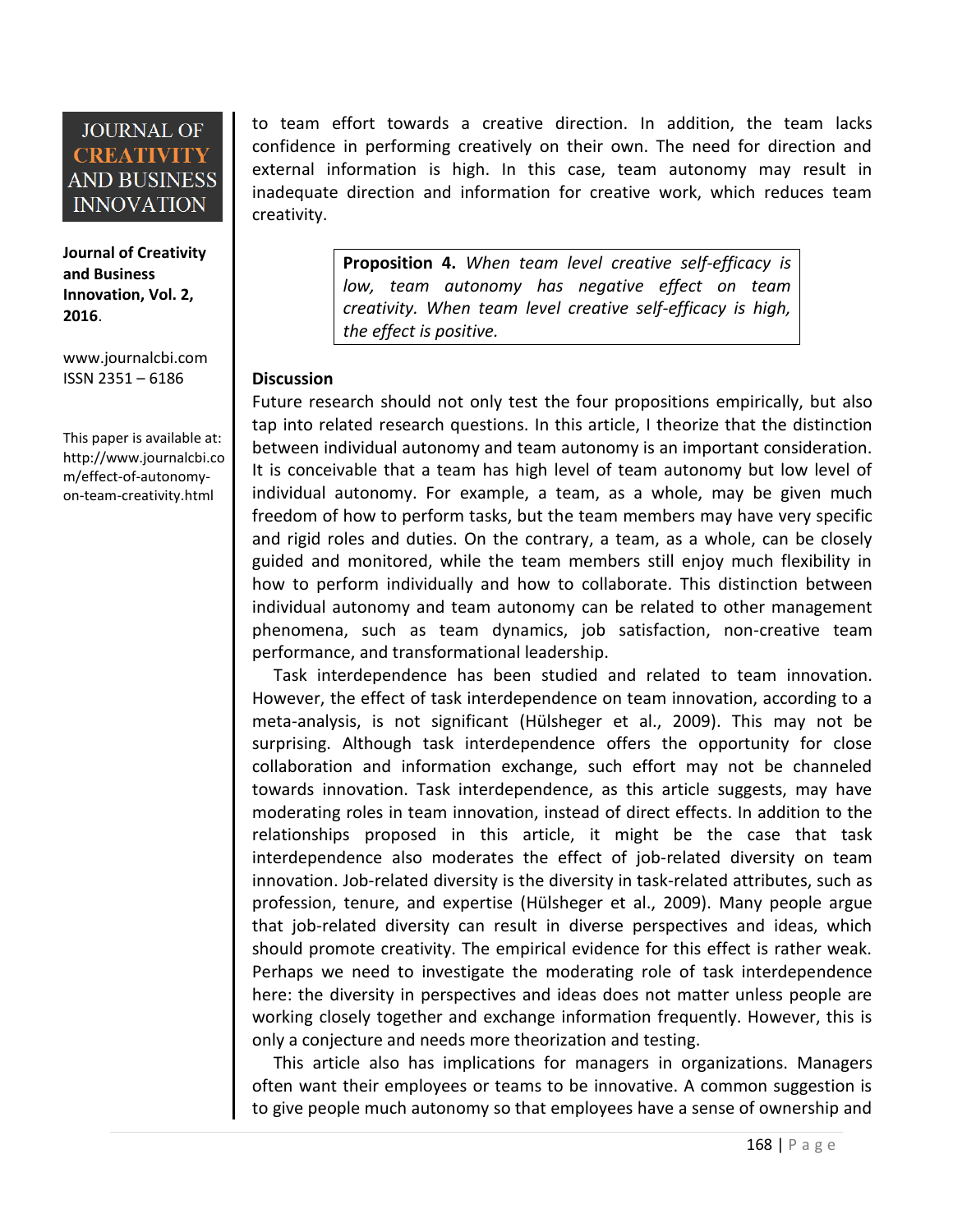**Journal of Creativity and Business Innovation, Vol. 2, 2016**.

[www.journalcbi.com](http://www.journalcbi.com/) ISSN 2351 – 6186

This paper is available at: [http://www.journalcbi.co](http://www.journalcbi.com/ideation-using-analogies.html) [m/effect-of-autonomy](http://www.journalcbi.com/ideation-using-analogies.html)[on-team-creativity.html](http://www.journalcbi.com/ideation-using-analogies.html)

responsibility, as well as much flexibility in pursuing innovative ideas. However, as argued in this article, we do have some cautions. If a team does not have much confidence in its own creative ability, then giving the team much freedom is unlikely to promote innovation. Instead, the team should first be trained or supported so that they have the confidence and skills to be innovative. Furthermore, if there is a high level of task interdependence in a project, then giving team members too much individual freedom is unlikely to benefit team creativity. Managers do need to set up internal procedures and rules to facilitate collaboration and synergy to allow high level of creativity. On the contrary, if the level of task interdependence is low, then it may make sense to give much individual freedom so that employees can try different approaches at work, however, the whole team needs to be given enough guidance and support, so that the team can work towards common, creative goals.

#### **Conclusions**

Despite the common notion that autonomy is beneficial to creativity, the literature does not provide consistent evidence for the relationship between autonomy and *team creativity*. To resolve this issue, individual autonomy and team autonomy are distinguished. Task interdependence and team level creative self-efficacy are proposed to moderate the effects of individual and team autonomy on team creativity. This set of theorization opens new research possibilities. It also cautions managers who want to promote team creativity about when autonomy does not necessarily work.

#### **References**

- Amabile, T.M. (1979). Effects of external evaluation on artistic creativity. *Journal of Personality and Social Psychology, 37*, 221-233.
- Amabile, T.M. (1985). Motivation and creativity: Effects of motivational orientation on creative writers. *Journal of Personality and Social Psychology, 48*, 393-399.
- Amabile, T.M. (1997). Motivating creativity in organizations: On doing what you love and loving what you do. *California Management Review, 40*(1), 39-58.
- Amabile, T.M., & Gitomer, J. (1984). Children's artistic creativity: Effects of choice in task materials. *Personality and Social Psychology Bulletin, 10*, 209-215.
- Amabile, T.M., & Gryskiewicz, N.D. (1987). *Creativity in the R&D laboratory* (Tech. Rep. No. 30). Greensboro, NC: Center for Creative Leadership.
- Amabile, T.M., Hill, K.G., Hennessey, B.A., & Tighe, E.M. (1994). The work preference inventory: Assessing intrinsic and extrinsic motivational orientations. *Journal of Personality and Social Psychology, 66*(5), 950-967.
- Amabile, T.M., Conti, R., Coon, H., Lazenby, J., & Herron, M. (1996). Assessing the work environment for creativity. *Academy of Management Journal*, *39*(5), 1154-1184.
- Backstrom, T. & Soederberg T. (2016). Self-organization and group creativity. *Journal of Creativity and Business Innovation*, 2, 65-79.
- Bechtoldt, M.N., De Drew, C.K.W., Nijstad, B.A., & Choi, H.S. (2010). Motivated information processing, social tuning, and group creativity. *Journal of Personality and Social Psychology*, 99, 4, 622-637.
- Brazdauskaite, G. & Rasimaviciene, D. (2015). Towards the creative university: Developing a conceptual framework for transdisciplinary teamwork. *Journal of Creativity and Business Innovation*, 1, 49-63.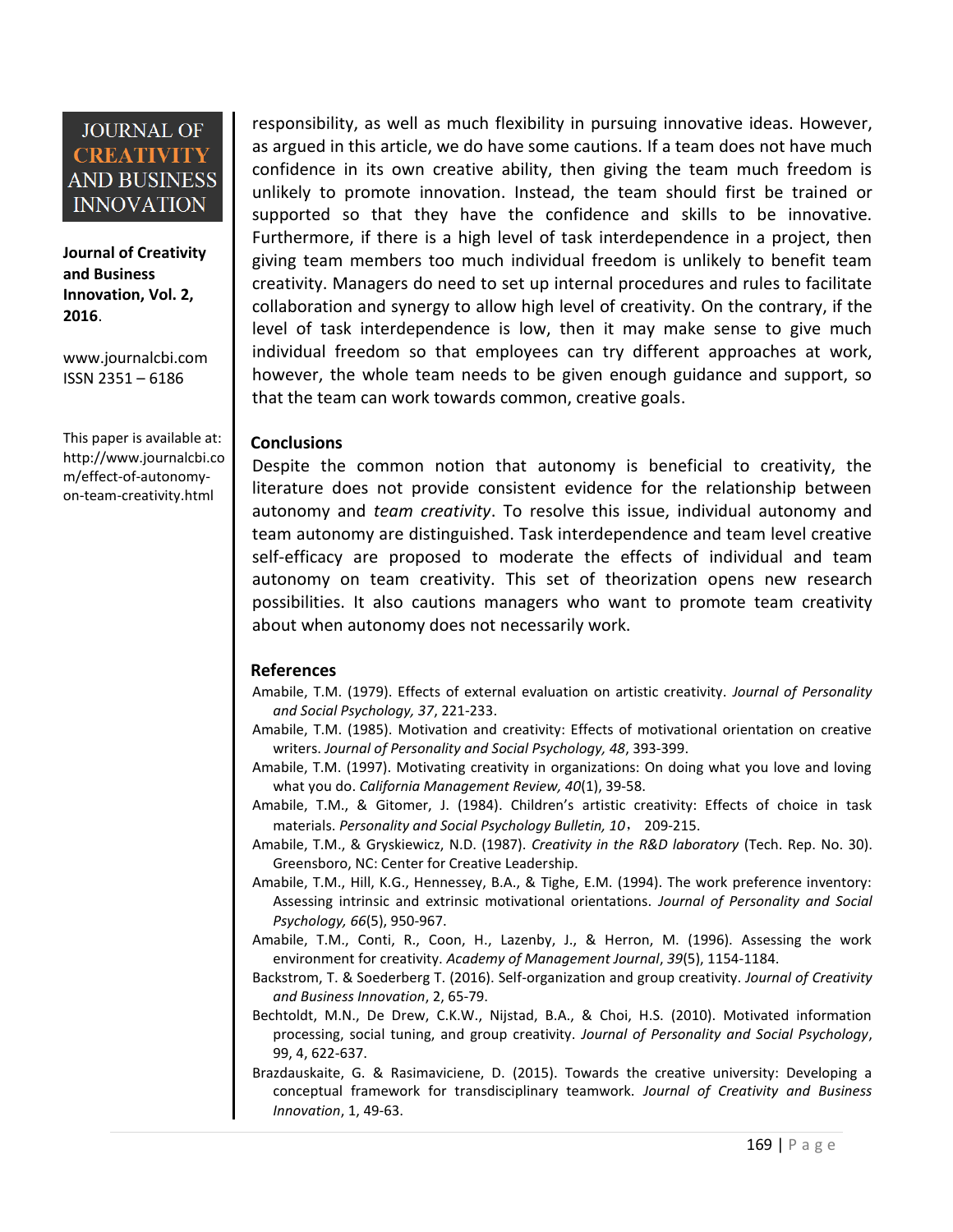**Journal of Creativity and Business Innovation, Vol. 2, 2016**.

[www.journalcbi.com](http://www.journalcbi.com/) ISSN 2351 – 6186

This paper is available at: [http://www.journalcbi.co](http://www.journalcbi.com/ideation-using-analogies.html) [m/effect-of-autonomy](http://www.journalcbi.com/ideation-using-analogies.html)[on-team-creativity.html](http://www.journalcbi.com/ideation-using-analogies.html)

Breaugh, J. A. (1985). The measurement of work autonomy. *Human Relations, 38*, 551-579.

- Chen, J., Neubaum, D.O., Reilly, R.R., Lynn, G.S. (2015). The relationship between team autonomy and new product development performance under different levels of technological turbulence. *Journal of Operations Management*, 33-34, 83-96.
- Cheong, M., Spain, S.M., Yammarino, F.J., Yun, S. (2016). Two faces of empowering leadership: Enabling and burdening. *The Leadership Quarterly*, 27, 602-616.
- Couger, J.D., Higgins, L.F., & McIntyre, S.C. (1993). (Un)Structured creativity in information systems organizations. *Management Information Systems Quarterly*, *17*(4), 375-398.
- Deci, E.L., & Ryan, R. (1985). *Intrinsic motivation and self-determination in human behavior.* New York: Plenum Press.
- Drazin, R., Glynn, M.A., Kazanjian, R.K. (1999). Multilevel theorizing about creativity in organizations: A sensemaking perspective. *Academy of Management Review, 24*(2), 286-307.
- Eisenbeiss, S.A. & Boerner, S. (2010). Transformational leadership and R&D innovation: Taking a curvilinear approach, *Creativity and Innovation Management*, 19(4), 364-372.
- Farh, J.L., Lee, C., Farh, C.I.C. (2010). Task conflict and team creativity: A question of how much and when. *Journal of Applied Psychology*, 95(6), 1173-1180.
- Gagne, M., Deci, E.L. (2005). Self-determination theory and work motivation. *Journal of Organizational Behavior, 26*, 331-362.
- Gilson, L.L., & Shalley, C.E. (2004). A little creativity goes a long way: An examination of team's engagement in creative processes. *Journal of Management*, *30*(4), 453-470.
- Gong, Y., Huang, J., Farh, J. (2009). Employee learning orientation, transformational leadership, and employee creativity: The mediating role of employee creative self-efficacy. *Academy of Management Journal, 52*(4), 765-778.
- Hennessey, B., & Amabile, T. (2010). Creativity. *Annual Review of Psychology, 61*, 569-598.
- Hülsheger, U., Anderson, N., & Salgado, J. (2009). Team-Level Predictors of Innovation at Work: A Comprehensive Meta-Analysis Spanning Three Decades of Research. *Journal of Applied Psychology*, *94*(5), 1128-1145.
- Hunter, S.T., Bedell, K.E., Mumford, M.D. (2007). Climate for creativity: A quantitative review. *Creativity Research Journal, 19*(1), 69-90.
- Kiggundu, M. N. (1983). Task interdependence and job design: Test of a theory. *Organizational Behavior & Human Decision Processes*, *31*(2), 145-172.
- Koestner, R., Ryan, R.M., Bernieri, F., & Holt, K. (1984). Setting limits on children's behavior: The differential effects of controlling vs. informational styles on intrinsic motivation and creativity. *Journal of Personality, 52*, 233-248.
- Kurtzberg, T.R. (2005). Feeling creative, being creative: An empirical study of diversity and creativity in teams. *Creativity Research Journal, 17*, 51-65.
- Langfred, C.W. (2005). Autonomy and performance in teams: The multilevel moderating effect of task interdependence. *Journal of Management, 31*(4), 513-529.
- Litchfield, R.C. (2008). Brainstorming reconsidered: A goal-based view. *Academy of Management Review*, *33*(3), 649-668.
- Mannix E., & Neale, M. (2005). What differences make a difference? The promise and reality of diverse teams in organizations. *Psychol. Public Int., 6*, 31-55.
- Oldham, G. R., & Cummings, A. (1996). Employee creativity: Personal and contextual factors at work. Academy of Management Journal, 39, 607–634.
- Patanakul, P., Chen, J., Lynn, G. (2012). Autonomous teams and new product development. *Journal of Product Innovation Management*, 29 (5), 734–750.
- Paulus, P. (2000). Groups, teams, and creativity: The creative potential of idea-generating groups. *Applied Psychology-An International Review, 49*(2), 237-262.
- Payne, R. (1990). The effectiveness of research teams: A review. In M.A. West & J.L. Farr (Eds.), *Innovation and creativity at work.* 101-122. Chichester, England: Wiley.
- Pirola-Merlo, A., & Mann, L. (2004). The relationship between individual creativity and team creativity: aggregating across people and time. *Journal of Organizational Behavior, 25*, 235- 257.